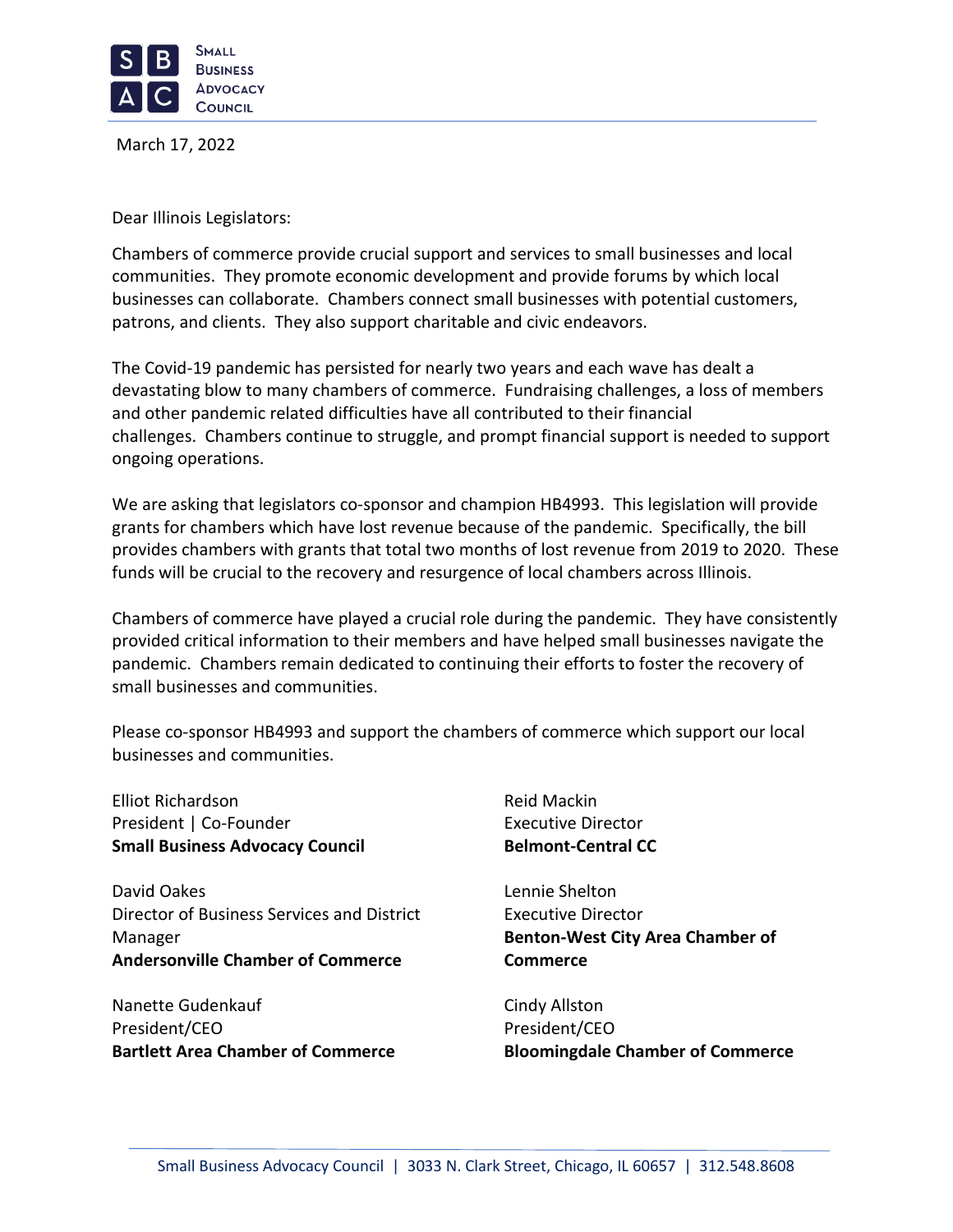

Lynn Caccavallo President/CEO **Cary-Grove Area Chamber of Commerce**

Rosemarie Brown Executive Director **Chamber of Commerce Southwestern Madison**

Doug Abolt President & CEO **Charleston Area Chamber of Commerce**

Terri Winfree President **Chicago Southland Chamber of Commerce**

Marian Brisard Executive Director **Clinton Area Chamber of Commerce & Tourism Bureau**

Siri Hibbler President|CEO **Cook County Black Chamber of Commerce**

Andrea Biwer Executive Director **Des Plaines Chamber of Commerce & Industry**

Ashlyn Kahl Office Manager **East Peoria Chamber of Commerce**

John Quigley President and CEO **Elmhurst Chamber of Commerce and Industry**

Garrett Karp Executive Director **Evanston Chamber of Commerce** Siri Hibbler President|CEO **Garfield Park Chamber**

Paula Schmidt President **Geneva Chamber of Commerce and Visitors Bureau**

Scott Adams Executive Director **GLVM Chamber of Commerce**

Felicia Slaton-Young (she/her/hers) Executive Director **Greater Englewood Chamber of Commerce**

Dave Carlin Executive Director **Greater Oak Brook Chamber**

Jeanie Mayer Executive Director **Hampshire Area Chamber of Commerce**

Ginny A. Glasner President & CEO **Highland Park Chamber of Commerce**

Eva J Field President & CEO **Hinsdale Chamber of Commerce**

Lupe Tsironis Executive Director **Jefferson Park Chamber of Commerce**

Ashley Villarreal Executive Director **Kankakee County Chamber of Commerce**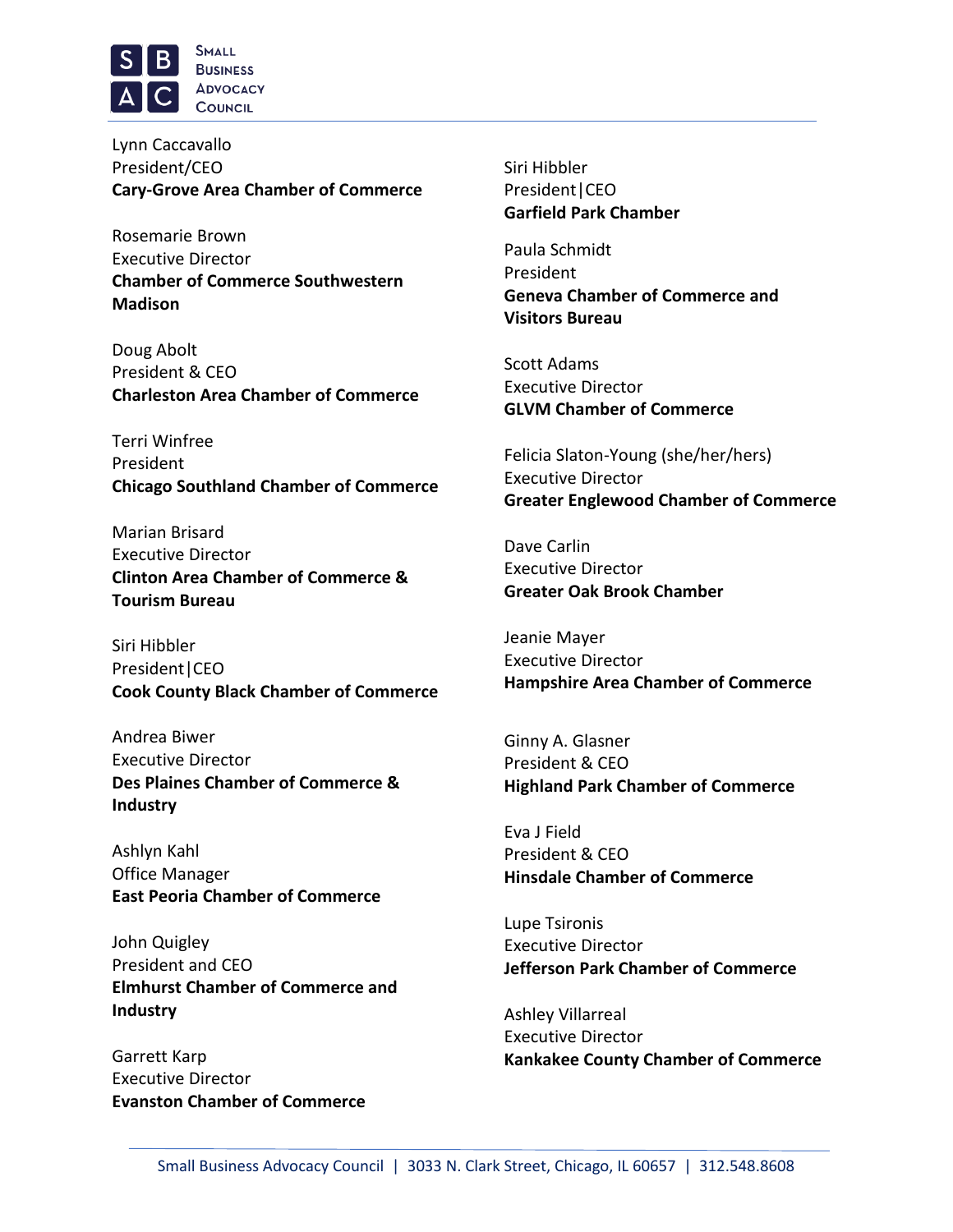

Nancy Cummings Executive Director **[LaGrange](http://lgba.com/) Business Association**

Maureen Martino Executive Director **Lakeview East Chamber of Commerce**

Becca Girsch Executive Director **Lakeview Roscoe Village Chamber of Commerce**

Claire Slattery Executive Director **Lake Zurich Area Chamber of Commerce**

Kim Schilf Executive Director **Lincoln Park Chamber of Commerce**

Nilda Esparza Executive Director **Logan Square Chamber of Commerce**

Melissa Infusino President & CEO **Lombard Chamber of Commerce**

Lauren Merritt Executive Director **Macomb Area Chamber of Commerce**

Tom Tyler Executive Director **Metro-East Regional Chamber of Commerce**

Caroline Connors **Morgan Park Beverly Hills Business Association**

Rodney Brown Executive Director/CEO **New Covenant Community Dev. Corp.**

Kim Biederman Executive Director **Niles Chamber of Commerce & Industry**

Rodney Brown Executive Committee member **North Lawndale Community** Coordinating **Council**

Mario Farfan Executive Director **Northwest Hispanic Chamber of Commerce**

Liz Holt Executive Director **OPRF Chamber of Commerce**

Claudia Thornton Executive Director **Orland Park Area Chamber of Commerce**

Angie Hibben President & CEO **Oswego Area Chamber of Commerce**

Jeff Hettrick Executive Director **Ottawa Area Chamber of Commerce**

Jacqueline K. Mathews Executive Director **Park Ridge Chamber of Commerce**

Tasha Marsaglia Executive Director **Plainfield Shorewood Area Chamber of Commerce**